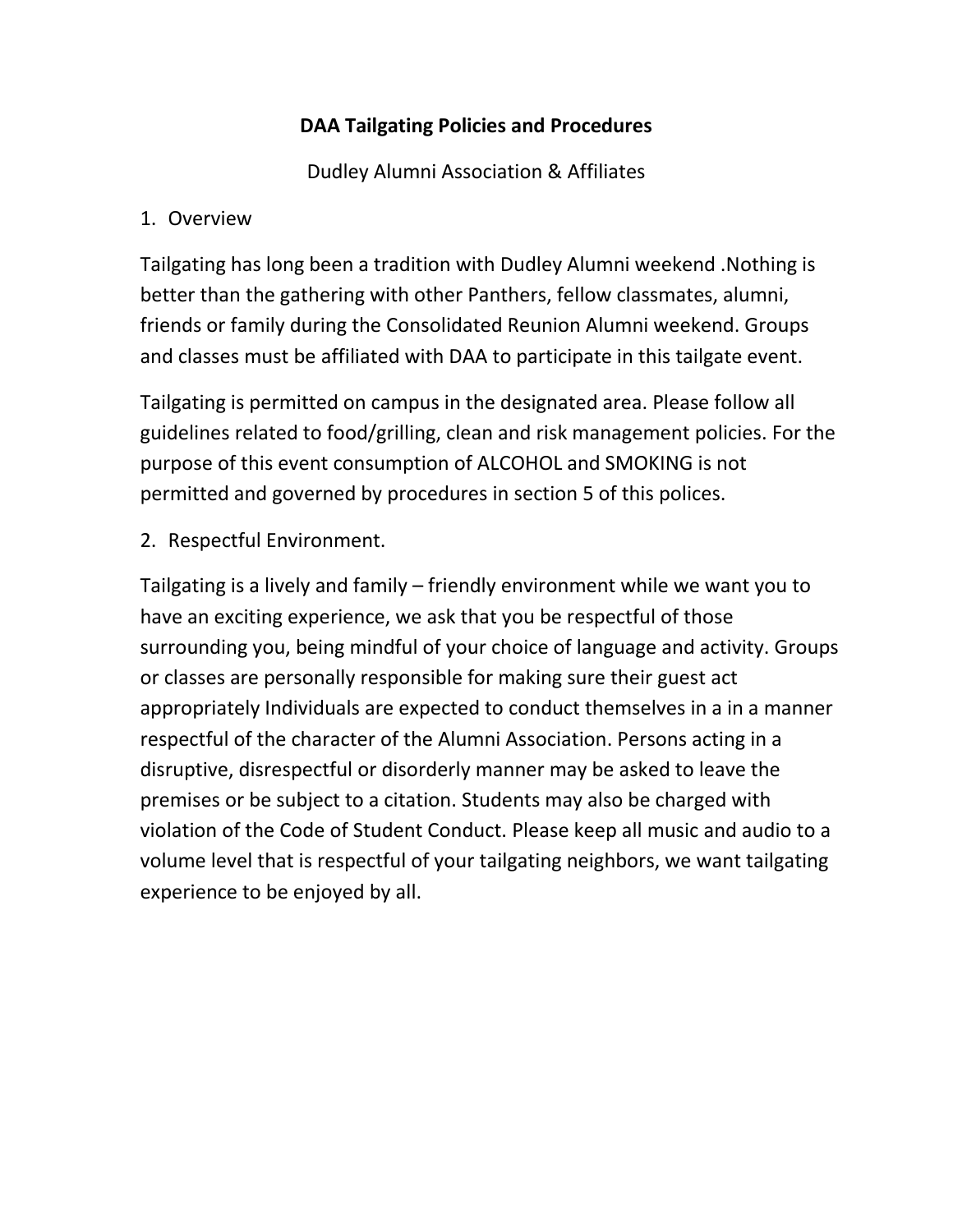## 3. Tailgating Locations

The Dudley Alumni Association and Dudley High School invites and encourages our alumni to enjoy a great tailgate atmosphere each Alumni weekend. Tailgating is permitted in designated spaces, which limit other spaces from being occupied by a vehicle. Tailgating in any traffic lanes or pedestrian pathways is not permitted

All classes or organization must complete a tailgate reservation from no later than (seven) 7 days prior to the event to secure a desired location in tailgate area. Groups of 25 (twenty-five) persons or larger may reserve tailgate plots by contacting DAA in advance.

Opening/closing: Tailgating areas will be open for individuals to enter the tailgate area at 9:00 am on the day of the event. School restrooms will not be accessible until the event starts.

- 4. General Guidelines that apply to all Tailgating:
	- a. Clean-up: please keep Dudley grounds beautiful by placing all trash and recycling in the proper bins located throughout the tailgate areas. All groups are responsible for making sure their assigned tailgating area is cleaned prior to departing. Tailgating spaces not completely cleaned prior to leaving could result in the groups' loss of future tailgate privileges.
	- b. All trash/recyclable items must be picked up and sorted into proper receptacles. This includes trash around your assigned area. Trash should be closed in bags or trash containers.
	- **c. NO PARKING ON LINCOLN STREET. YOUR VEHICLE WILL BE TOWED.**
	- **d. NO TABLES OR CHAIRS WILL BE PROVIDED.**
	- e. We will try to keep your assigned spaces, but DAA has the right to reassign spaces.